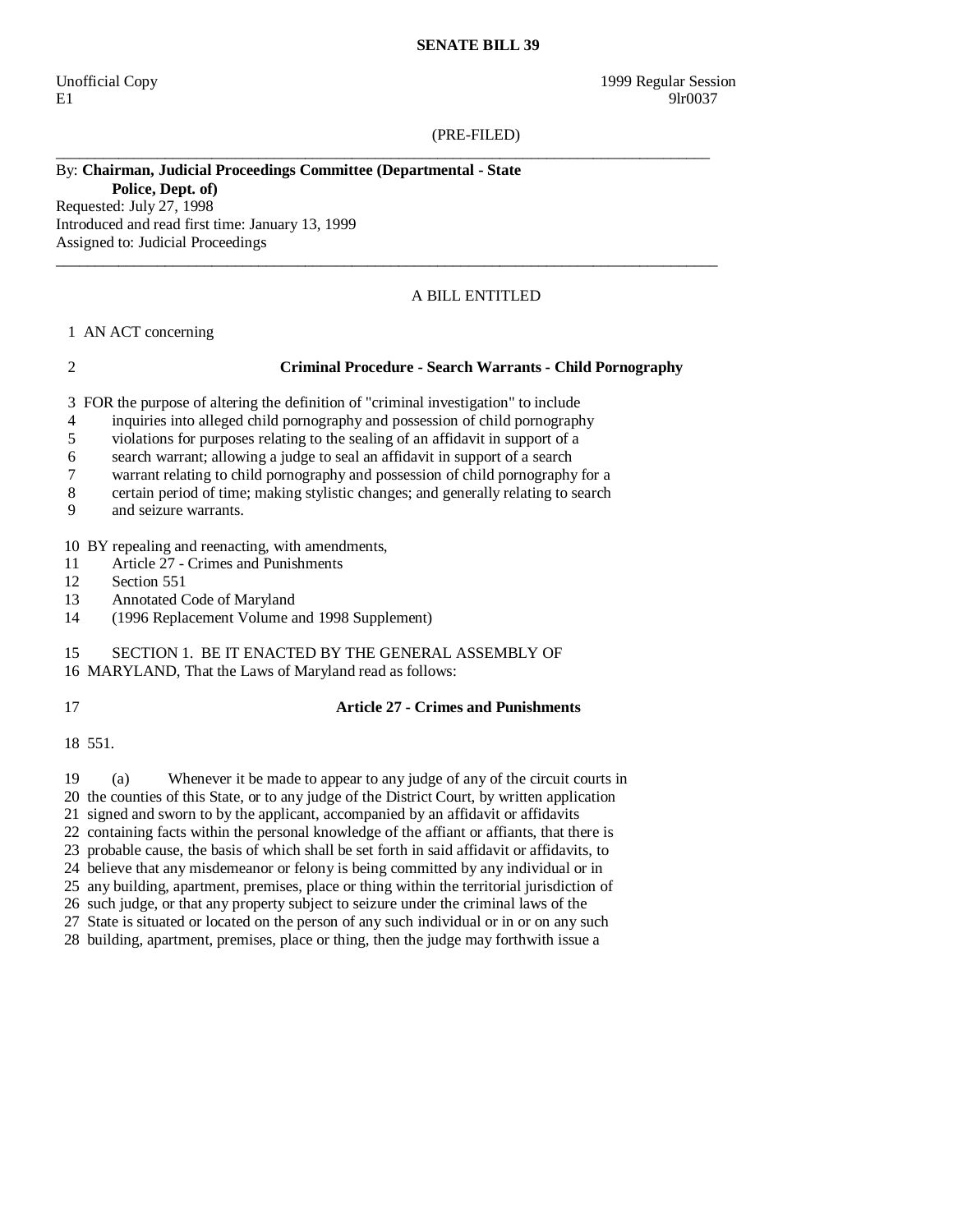### **2 SENATE BILL 39**

 1 search warrant directed to any duly constituted policeman, or police officer 2 authorizing him to search such suspected individual, building, apartment, premises, 3 place or thing, and to seize any property found liable to seizure under the criminal 4 laws of this State, provided that any such search warrant shall name or describe, with 5 reasonable particularity, the individual, building, apartment, premises, place or thing 6 to be searched, the grounds for such search and the name of the applicant on whose 7 written application as aforesaid the warrant was issued, and provided further that 8 any search or seizure under the authority of such search warrant, shall be made 9 within 15 calendar days from the date of the issuance thereof and after the expiration 10 of the 15-day period said warrant shall be null and void. If, at any time, on 11 application to a judge of the circuit court of any county or judge of the District Court, 12 it appears that the property taken is not the same as that described in the warrant or 13 that there is no probable cause for believing the existence of the grounds on which the 14 warrant was issued, or that the property was taken under a warrant issued more 15 than 15 calendar days prior to the seizure, said judge must cause it to be restored to 16 the person from whom it was taken. In the discretion of the judge, an oral motion 17 made in open court may be received at any time making application for the return of 18 seized property if the application for return is based on the grounds that the property 19 taken is not the same as that described in the warrant, or that there is no probable 20 cause for believing the existence of the grounds on which the warrant was issued, or 21 that the property was taken under a warrant issued more than 15 calendar days prior 22 to the seizure. If the judge grants the oral motion, the order of the court shall be in 23 writing and a copy of the order shall be sent to the State's Attorney. If the judge 24 rejects the proffer on an oral motion and requires the person from whom the property 25 was taken to proceed for return of the seized property by petition and an order to 26 show cause to the police authority seizing the property and it is subsequently ordered 27 that the property be restored to the person from whom it was taken, court costs shall 28 not be assessed against the petitioner. However, if it appears that the property taken 29 is the same as that described in the warrant and that there is probable cause for 30 believing the existence of the grounds on which the warrant was issued, then said 31 judge shall order the same retained in the custody of the person seizing it or to be

32 otherwise disposed of according to law.

 33 (b) If the criminal case in which property of a person was seized pursuant to a 34 search warrant issued under subsection (a) of this section is disposed of because of (i) 35 an entry of nolle prosequi, (ii) dismissal, or (iii) acquittal, or if the State does not 36 appeal such a criminal case or if the time for appeal has expired, all property of the 37 person, except contraband or any property prohibited by law from being recoverable, 38 may be returned to the person to whom it belongs without the necessity of that person 39 instituting an action for replevin or any other legal proceeding against the agency 40 having custody of the property.

 41 (c) (1) If, at any time, on application to a judge of the circuit court of any 42 county or judge of the District Court, it is found that property rightfully taken under 43 a search warrant is being wrongfully withheld after there is no further need for 44 retention of the property, the judge must cause it to be restored to the person from 45 whom it was taken.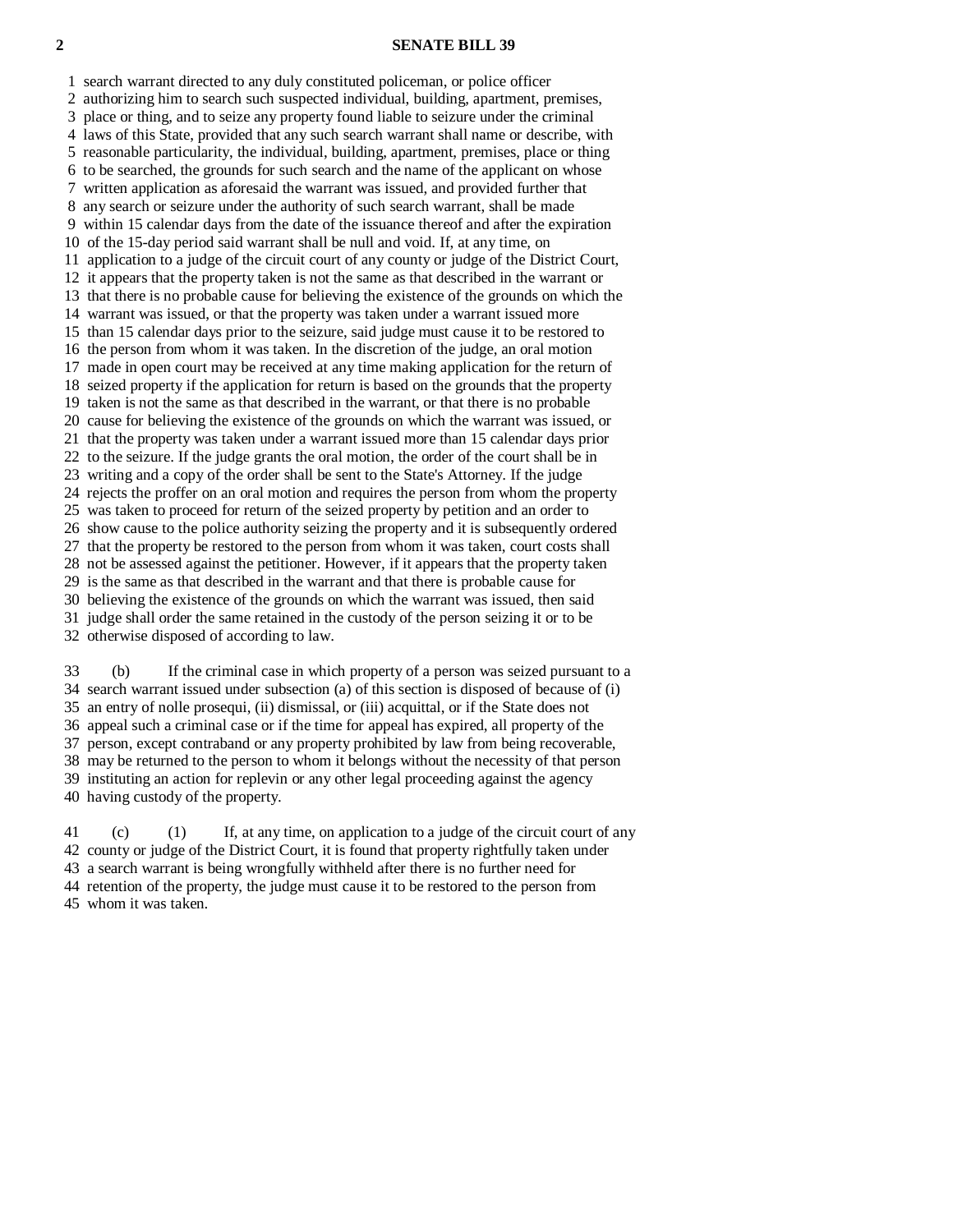### **3 SENATE BILL 39**

 2 be received at any time making application for the return of seized property if the 3 application for return is based on the grounds that the property, although rightfully 4 taken under a search warrant, is being wrongfully withheld after there is no further 5 need for retention of the property. If the judge grants the oral motion, the order of the 6 court shall be in writing and a copy of the order shall be sent to the State's Attorney. 7 (3) If the judge rejects the proffer of an oral motion and requires the 8 person from whom the property was taken to proceed for return of the seized property 9 by petition and an order to show cause to the authority wrongfully withholding the 10 property and it is subsequently ordered that the property be restored to the person 11 from whom it was taken, court costs shall not be assessed against the petitioner. 12 (d) (1) In this subsection, "good cause" shall be established by evidence of 13 the following: 14 (i) The criminal investigation to which the affidavit is related is of 15 an ongoing nature and likely to yield further information which could be of use in 16 prosecuting alleged criminal activities; and 17 (ii) The failure to maintain the confidentiality of the CRIMINAL 18 investigation would jeopardize the use of information already obtained in the 19 CRIMINAL investigation, would impair the continuation of the CRIMINAL 20 investigation, or would jeopardize the safety of a source of information. 21 (2) In this subsection, "criminal investigation" means inquiries into 22 alleged criminal activities in violation of Article 27, §§ 286, 286A, 286B, 286C, 287, 23 287A, 407, 408, 409, 410, [and] 411, 419A, AND 419B of the Code conducted by a law 24 enforcement agency, a grand jury, or a State's Attorney under Article 10, § 39A of the 25 Code. 26 (3) Notwithstanding any provision of the Maryland Rules, a judge of the 27 District Court or circuit court, on a finding of good cause, may order that an affidavit 28 presented in support of a search and seizure warrant be sealed for a period of not 29 more than 30 days. 30 (4) Upon the expiration of the order sealing the affidavit, the affidavit 31 shall be: 32 (i) Unsealed; and 33 (ii) Delivered within 15 days to: 34 1. The person from whom the property was taken; or 35 2. If that person is not present on the premises at the time of 36 delivery, the person apparently in charge of the premises from which the property

1 (2) In the discretion of the judge, an oral motion made in open court may

37 was taken.